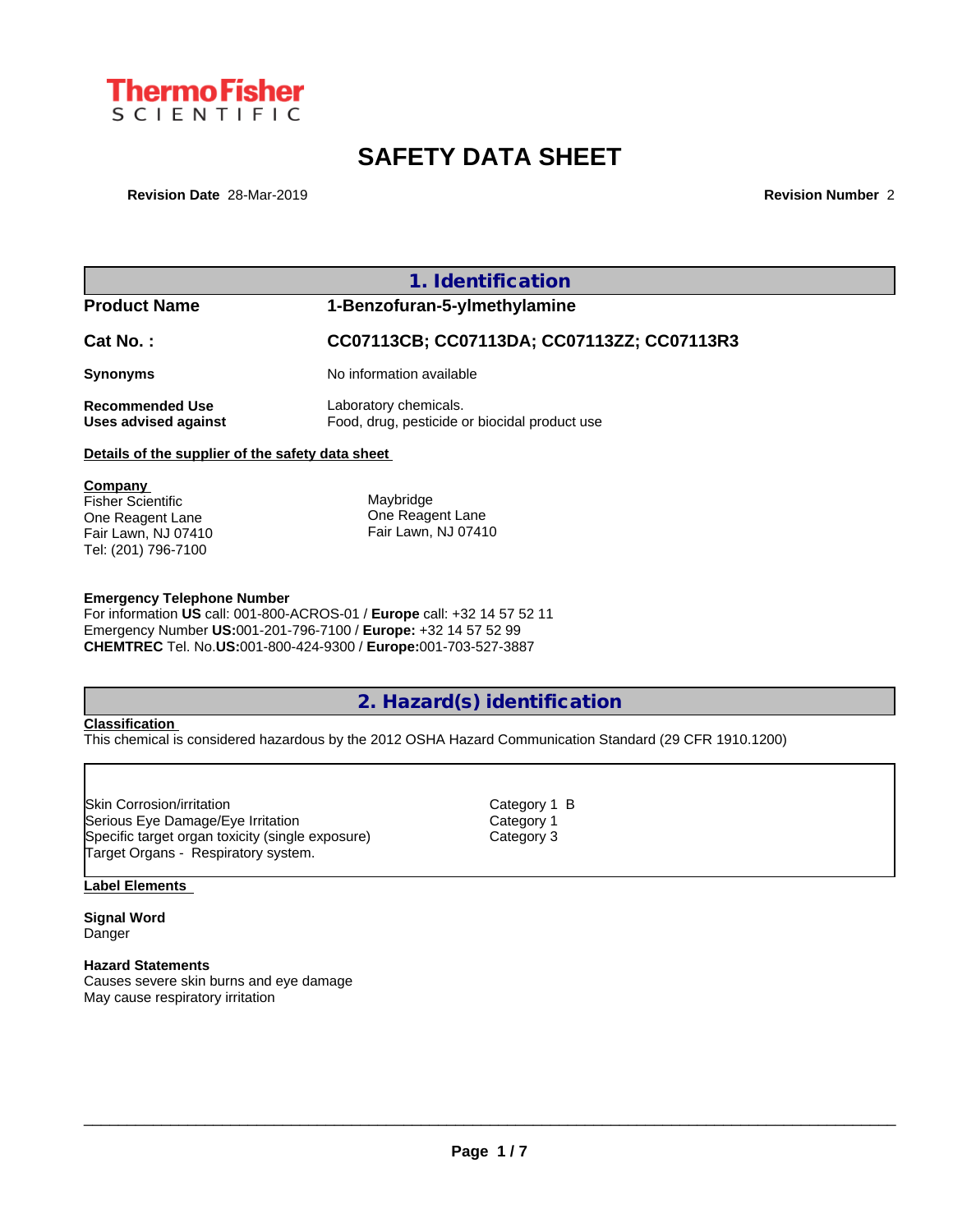

### **Precautionary Statements**

### **Prevention**

Do not breathe dust/fume/gas/mist/vapors/spray

Wash face, hands and any exposed skin thoroughly after handling

Wear protective gloves/protective clothing/eye protection/face protection

Use only outdoors or in a well-ventilated area

### **Response**

Immediately call a POISON CENTER or doctor/physician **Inhalation** IF INHALED: Remove victim to fresh air and keep at rest in a position comfortable for breathing

### **Skin**

IF ON SKIN (or hair): Take off immediately all contaminated clothing. Rinse skin with water/shower

Wash contaminated clothing before reuse

### **Eyes**

IF IN EYES: Rinse cautiously with water for several minutes. Remove contact lenses, if present and easy to do. Continue rinsing **Ingestion**

 $\_$  ,  $\_$  ,  $\_$  ,  $\_$  ,  $\_$  ,  $\_$  ,  $\_$  ,  $\_$  ,  $\_$  ,  $\_$  ,  $\_$  ,  $\_$  ,  $\_$  ,  $\_$  ,  $\_$  ,  $\_$  ,  $\_$  ,  $\_$  ,  $\_$  ,  $\_$  ,  $\_$  ,  $\_$  ,  $\_$  ,  $\_$  ,  $\_$  ,  $\_$  ,  $\_$  ,  $\_$  ,  $\_$  ,  $\_$  ,  $\_$  ,  $\_$  ,  $\_$  ,  $\_$  ,  $\_$  ,  $\_$  ,  $\_$  ,

IF SWALLOWED: Rinse mouth. DO NOT induce vomiting

### **Storage**

Store locked up

Store in a well-ventilated place. Keep container tightly closed

### **Disposal**

Dispose of contents/container to an approved waste disposal plant

**Hazards not otherwise classified (HNOC)**

None identified

## **3. Composition/Information on Ingredients**

| <b>Component</b>             |           | <b>CAS-No</b>                                                                                                                                                                                                                                                                                                                           | Weight % |
|------------------------------|-----------|-----------------------------------------------------------------------------------------------------------------------------------------------------------------------------------------------------------------------------------------------------------------------------------------------------------------------------------------|----------|
| 1-Benzofuran-5-ylmethylamine |           | 37798-08-6                                                                                                                                                                                                                                                                                                                              | 97       |
|                              |           |                                                                                                                                                                                                                                                                                                                                         |          |
|                              |           | 4. First-aid measures                                                                                                                                                                                                                                                                                                                   |          |
| <b>General Advice</b>        | required. | Show this safety data sheet to the doctor in attendance. Immediate medical attention is                                                                                                                                                                                                                                                 |          |
| <b>Eye Contact</b>           |           | Rinse immediately with plenty of water, also under the eyelids, for at least 15 minutes.<br>Immediate medical attention is required.                                                                                                                                                                                                    |          |
| <b>Skin Contact</b>          |           | Wash off immediately with plenty of water for at least 15 minutes. Remove and wash<br>contaminated clothing before re-use. Call a physician immediately.                                                                                                                                                                                |          |
| <b>Inhalation</b>            |           | If not breathing, give artificial respiration. Remove from exposure, lie down. Do not use<br>mouth-to-mouth method if victim ingested or inhaled the substance; give artificial respiration<br>with the aid of a pocket mask equipped with a one-way valve or other proper respiratory<br>medical device. Call a physician immediately. |          |
| Ingestion                    |           | Do not induce vomiting. Clean mouth with water. Never give anything by mouth to an<br>unconscious person. Call a physician immediately.                                                                                                                                                                                                 |          |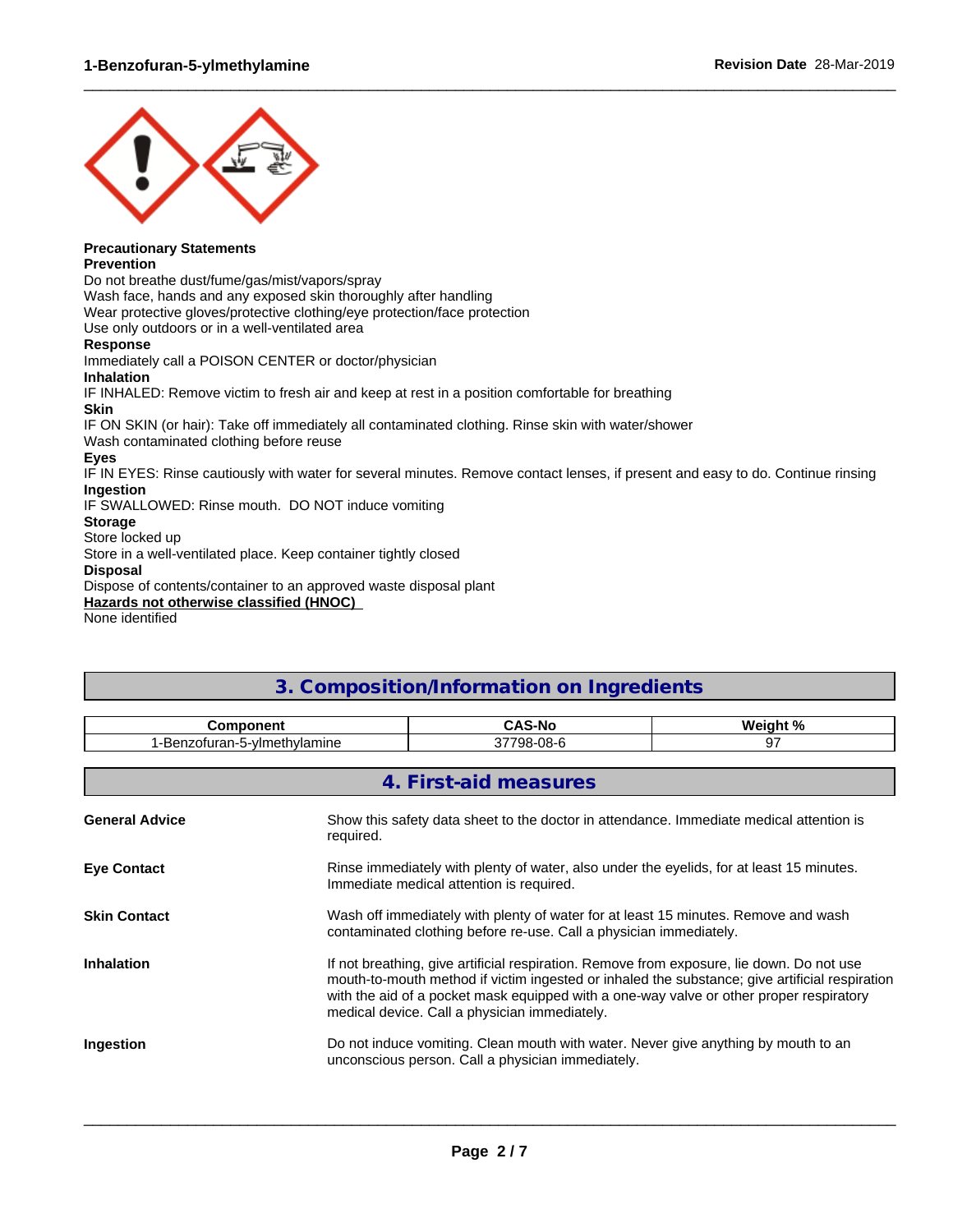| Most important symptoms and<br>effects                                                                                                                                                                                                                                                             |                                                                    | Causes burns by all exposure routes. Product is a corrosive material. Use of gastric                                                                                                                                                          | lavage or emesis is contraindicated. Possible perforation of stomach or esophagus should<br>be investigated: Ingestion causes severe swelling, severe damage to the delicate tissue |
|----------------------------------------------------------------------------------------------------------------------------------------------------------------------------------------------------------------------------------------------------------------------------------------------------|--------------------------------------------------------------------|-----------------------------------------------------------------------------------------------------------------------------------------------------------------------------------------------------------------------------------------------|-------------------------------------------------------------------------------------------------------------------------------------------------------------------------------------|
| <b>Notes to Physician</b>                                                                                                                                                                                                                                                                          | and danger of perforation<br>Treat symptomatically                 |                                                                                                                                                                                                                                               |                                                                                                                                                                                     |
|                                                                                                                                                                                                                                                                                                    | 5. Fire-fighting measures                                          |                                                                                                                                                                                                                                               |                                                                                                                                                                                     |
| <b>Suitable Extinguishing Media</b>                                                                                                                                                                                                                                                                | alcohol-resistant foam.                                            | Carbon dioxide (CO <sub>2</sub> ). Dry chemical. Chemical foam. CO <sub>2</sub> , dry chemical, dry sand,                                                                                                                                     |                                                                                                                                                                                     |
| <b>Unsuitable Extinguishing Media</b>                                                                                                                                                                                                                                                              | No information available                                           |                                                                                                                                                                                                                                               |                                                                                                                                                                                     |
| <b>Flash Point</b><br>Method -                                                                                                                                                                                                                                                                     | No information available<br>No information available               |                                                                                                                                                                                                                                               |                                                                                                                                                                                     |
| <b>Autoignition Temperature</b><br><b>Explosion Limits</b>                                                                                                                                                                                                                                         | No information available                                           |                                                                                                                                                                                                                                               |                                                                                                                                                                                     |
| Upper<br>Lower<br>Sensitivity to Mechanical Impact No information available<br><b>Sensitivity to Static Discharge</b>                                                                                                                                                                              | No data available<br>No data available<br>No information available |                                                                                                                                                                                                                                               |                                                                                                                                                                                     |
| <b>Specific Hazards Arising from the Chemical</b><br>Thermal decomposition can lead to release of irritating gases and vapors. The product causes burns of eyes, skin and mucous<br>membranes.                                                                                                     |                                                                    |                                                                                                                                                                                                                                               |                                                                                                                                                                                     |
| <b>Protective Equipment and Precautions for Firefighters</b><br>As in any fire, wear self-contained breathing apparatus pressure-demand, MSHA/NIOSH (approved or equivalent) and full<br>protective gear. Thermal decomposition can lead to release of irritating gases and vapors.<br><b>NFPA</b> |                                                                    |                                                                                                                                                                                                                                               |                                                                                                                                                                                     |
| <b>Health</b><br>3                                                                                                                                                                                                                                                                                 | <b>Flammability</b><br>0                                           | <b>Instability</b><br>0                                                                                                                                                                                                                       | <b>Physical hazards</b><br>N/A                                                                                                                                                      |
|                                                                                                                                                                                                                                                                                                    | 6. Accidental release measures                                     |                                                                                                                                                                                                                                               |                                                                                                                                                                                     |
| <b>Personal Precautions</b><br><b>Environmental Precautions</b>                                                                                                                                                                                                                                    | information.                                                       | Ensure adequate ventilation. Use personal protective equipment. Evacuate personnel to<br>safe areas. Keep people away from and upwind of spill/leak.<br>Should not be released into the environment. See Section 12 for additional ecological |                                                                                                                                                                                     |
| Methods for Containment and Clean Keep in suitable, closed containers for disposal. Soak up with inert absorbent material.<br>Up                                                                                                                                                                   |                                                                    |                                                                                                                                                                                                                                               |                                                                                                                                                                                     |
|                                                                                                                                                                                                                                                                                                    | 7. Handling and storage                                            |                                                                                                                                                                                                                                               |                                                                                                                                                                                     |
| <b>Handling</b>                                                                                                                                                                                                                                                                                    |                                                                    | under a chemical fume hood. Do not breathe vapors or spray mist. Do not ingest.                                                                                                                                                               | Do not get in eyes, on skin, or on clothing. Wear personal protective equipment. Use only                                                                                           |
| <b>Storage</b>                                                                                                                                                                                                                                                                                     |                                                                    | area. Keep containers tightly closed in a dry, cool and well-ventilated place.                                                                                                                                                                | Keep in a dry, cool and well-ventilated place. Keep container tightly closed. Corrosives                                                                                            |
|                                                                                                                                                                                                                                                                                                    | 8. Exposure controls / personal protection                         |                                                                                                                                                                                                                                               |                                                                                                                                                                                     |
| <b>Exposure Guidelines</b>                                                                                                                                                                                                                                                                         |                                                                    | This product does not contain any hazardous materials with occupational exposure<br>limitsestablished by the region specific regulatory bodies.                                                                                               |                                                                                                                                                                                     |

 $\_$  ,  $\_$  ,  $\_$  ,  $\_$  ,  $\_$  ,  $\_$  ,  $\_$  ,  $\_$  ,  $\_$  ,  $\_$  ,  $\_$  ,  $\_$  ,  $\_$  ,  $\_$  ,  $\_$  ,  $\_$  ,  $\_$  ,  $\_$  ,  $\_$  ,  $\_$  ,  $\_$  ,  $\_$  ,  $\_$  ,  $\_$  ,  $\_$  ,  $\_$  ,  $\_$  ,  $\_$  ,  $\_$  ,  $\_$  ,  $\_$  ,  $\_$  ,  $\_$  ,  $\_$  ,  $\_$  ,  $\_$  ,  $\_$  ,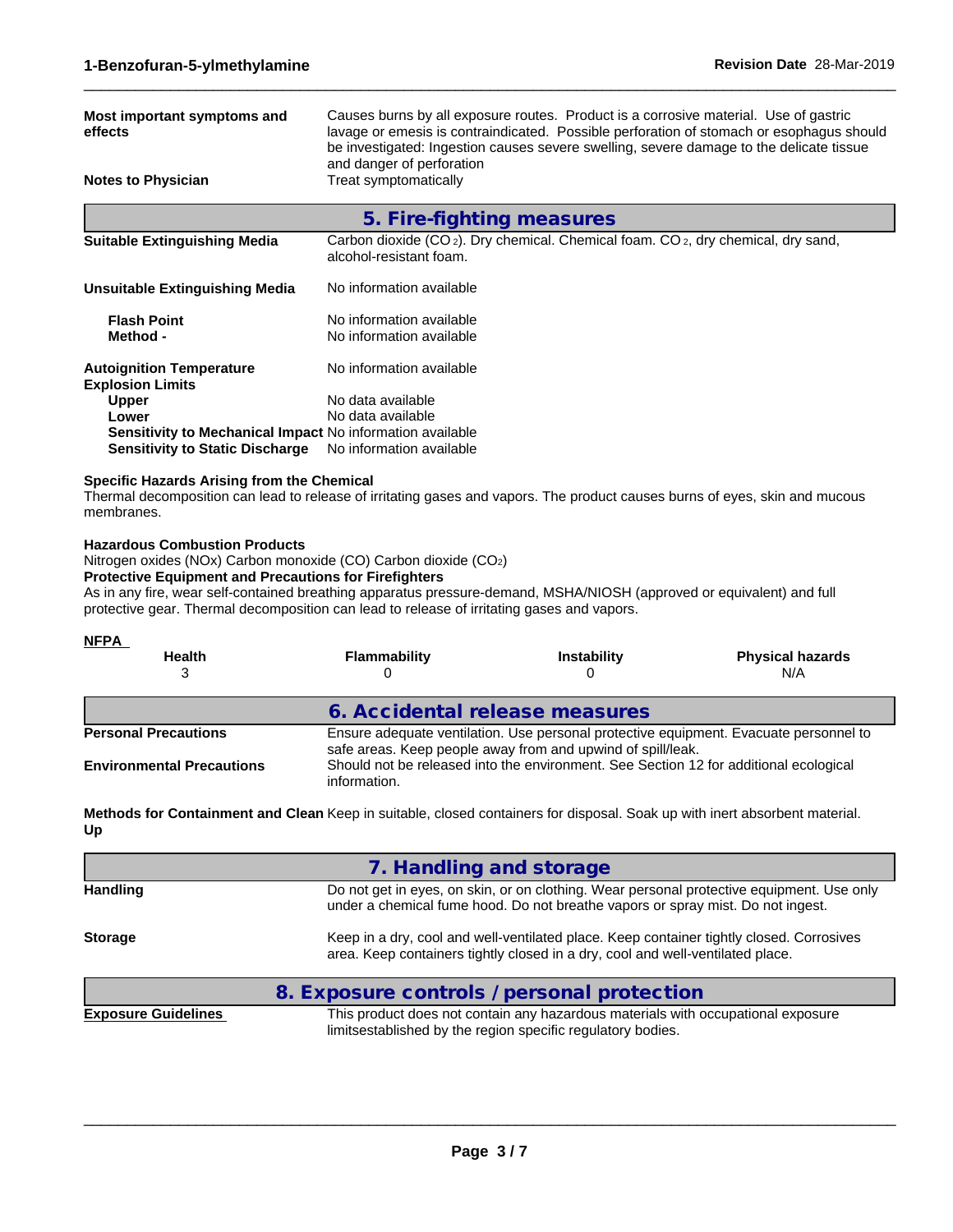| <b>Engineering Measures</b>          | Ensure adequate ventilation, especially in confined areas. Ensure that eyewash stations<br>and safety showers are close to the workstation location.                                                                                                    |
|--------------------------------------|---------------------------------------------------------------------------------------------------------------------------------------------------------------------------------------------------------------------------------------------------------|
| <b>Personal Protective Equipment</b> |                                                                                                                                                                                                                                                         |
| <b>Eye/face Protection</b>           | Wear appropriate protective eyeglasses or chemical safety goggles as described by<br>OSHA's eye and face protection regulations in 29 CFR 1910.133 or European Standard<br>EN166.                                                                       |
| Skin and body protection             | Long sleeved clothing.                                                                                                                                                                                                                                  |
| <b>Respiratory Protection</b>        | Follow the OSHA respirator regulations found in 29 CFR 1910.134 or European Standard<br>EN 149. Use a NIOSH/MSHA or European Standard EN 149 approved respirator if<br>exposure limits are exceeded or if irritation or other symptoms are experienced. |
| <b>Hygiene Measures</b>              | Handle in accordance with good industrial hygiene and safety practice.                                                                                                                                                                                  |
|                                      |                                                                                                                                                                                                                                                         |

 $\_$  ,  $\_$  ,  $\_$  ,  $\_$  ,  $\_$  ,  $\_$  ,  $\_$  ,  $\_$  ,  $\_$  ,  $\_$  ,  $\_$  ,  $\_$  ,  $\_$  ,  $\_$  ,  $\_$  ,  $\_$  ,  $\_$  ,  $\_$  ,  $\_$  ,  $\_$  ,  $\_$  ,  $\_$  ,  $\_$  ,  $\_$  ,  $\_$  ,  $\_$  ,  $\_$  ,  $\_$  ,  $\_$  ,  $\_$  ,  $\_$  ,  $\_$  ,  $\_$  ,  $\_$  ,  $\_$  ,  $\_$  ,  $\_$  ,

## **9. Physical and chemical properties**

| <b>Physical State</b>                         | Liquid                                       |
|-----------------------------------------------|----------------------------------------------|
| Appearance                                    | Light yellow                                 |
| Odor                                          | No information available                     |
| <b>Odor Threshold</b>                         | No information available                     |
| рH                                            | No information available                     |
| <b>Melting Point/Range</b>                    | No data available                            |
| <b>Boiling Point/Range</b>                    | No information available                     |
| <b>Flash Point</b>                            | No information available                     |
| <b>Evaporation Rate</b>                       | No information available                     |
| <b>Flammability (solid,gas)</b>               | Not applicable                               |
| <b>Flammability or explosive limits</b>       |                                              |
| <b>Upper</b>                                  | No data available                            |
| Lower                                         | No data available                            |
| <b>Vapor Pressure</b>                         | No information available                     |
| <b>Vapor Density</b>                          | No information available                     |
| <b>Specific Gravity</b>                       | No information available                     |
| <b>Solubility</b>                             | No information available                     |
| <b>Partition coefficient; n-octanol/water</b> | No data available                            |
| <b>Autoignition Temperature</b>               | No information available                     |
| <b>Decomposition Temperature</b>              | No information available                     |
| <b>Viscosity</b>                              | No information available                     |
| <b>Molecular Formula</b>                      | C <sub>9</sub> H <sub>9</sub> N <sub>O</sub> |
| <b>Molecular Weight</b>                       | 147.1761                                     |
|                                               |                                              |

# **10. Stability and reactivity**

| <b>Reactive Hazard</b>                                                                             | None known, based on information available |  |
|----------------------------------------------------------------------------------------------------|--------------------------------------------|--|
| <b>Stability</b>                                                                                   | Stable under normal conditions.            |  |
| <b>Conditions to Avoid</b>                                                                         | Incompatible products.                     |  |
| <b>Incompatible Materials</b>                                                                      | Strong oxidizing agents                    |  |
| Hazardous Decomposition Products Nitrogen oxides (NOx), Carbon monoxide (CO), Carbon dioxide (CO2) |                                            |  |
| <b>Hazardous Polymerization</b>                                                                    | No information available.                  |  |
| <b>Hazardous Reactions</b>                                                                         | None under normal processing.              |  |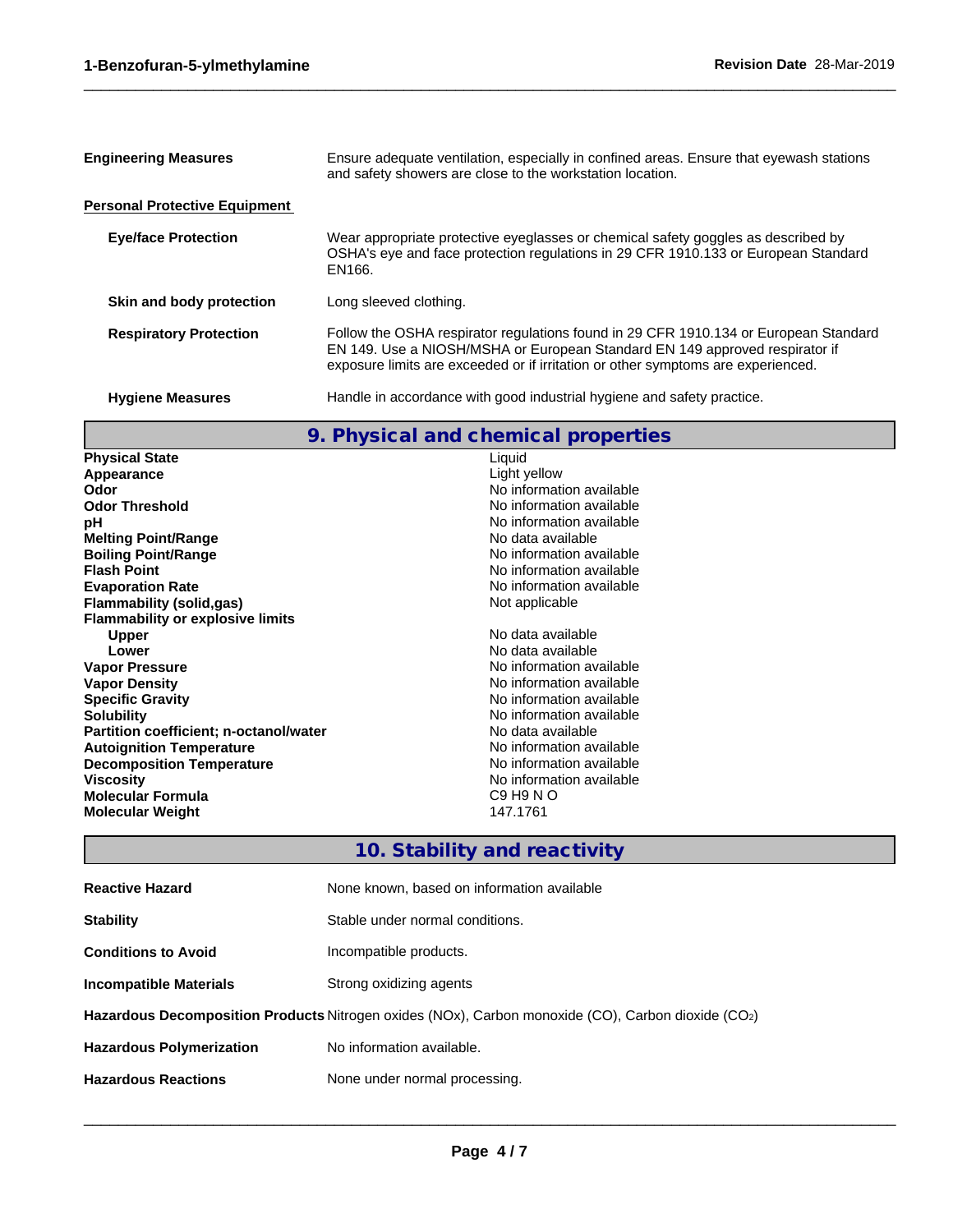| 11. Toxicological information<br><b>Acute Toxicity</b><br><b>Product Information</b><br>No acute toxicity information is available for this product<br><b>Component Information</b><br>No information available<br><b>Toxicologically Synergistic</b><br><b>Products</b><br>Delayed and immediate effects as well as chronic effects from short and long-term exposure<br>No information available<br><b>Irritation</b><br>No information available<br><b>Sensitization</b><br>Carcinogenicity<br>The table below indicates whether each agency has listed any ingredient as a carcinogen.<br><b>IARC</b><br><b>CAS-No</b><br><b>NTP</b><br><b>ACGIH</b><br><b>OSHA</b><br><b>Component</b><br>Mexico<br>37798-08-6<br>1-Benzofuran-5-ylmeth<br>Not listed<br>Not listed<br>Not listed<br>Not listed<br>Not listed<br>ylamine<br>No information available<br><b>Mutagenic Effects</b><br><b>Reproductive Effects</b><br>No information available. |  |  |  |
|---------------------------------------------------------------------------------------------------------------------------------------------------------------------------------------------------------------------------------------------------------------------------------------------------------------------------------------------------------------------------------------------------------------------------------------------------------------------------------------------------------------------------------------------------------------------------------------------------------------------------------------------------------------------------------------------------------------------------------------------------------------------------------------------------------------------------------------------------------------------------------------------------------------------------------------------------|--|--|--|
|                                                                                                                                                                                                                                                                                                                                                                                                                                                                                                                                                                                                                                                                                                                                                                                                                                                                                                                                                   |  |  |  |
|                                                                                                                                                                                                                                                                                                                                                                                                                                                                                                                                                                                                                                                                                                                                                                                                                                                                                                                                                   |  |  |  |
|                                                                                                                                                                                                                                                                                                                                                                                                                                                                                                                                                                                                                                                                                                                                                                                                                                                                                                                                                   |  |  |  |
|                                                                                                                                                                                                                                                                                                                                                                                                                                                                                                                                                                                                                                                                                                                                                                                                                                                                                                                                                   |  |  |  |
|                                                                                                                                                                                                                                                                                                                                                                                                                                                                                                                                                                                                                                                                                                                                                                                                                                                                                                                                                   |  |  |  |
|                                                                                                                                                                                                                                                                                                                                                                                                                                                                                                                                                                                                                                                                                                                                                                                                                                                                                                                                                   |  |  |  |
|                                                                                                                                                                                                                                                                                                                                                                                                                                                                                                                                                                                                                                                                                                                                                                                                                                                                                                                                                   |  |  |  |
|                                                                                                                                                                                                                                                                                                                                                                                                                                                                                                                                                                                                                                                                                                                                                                                                                                                                                                                                                   |  |  |  |
|                                                                                                                                                                                                                                                                                                                                                                                                                                                                                                                                                                                                                                                                                                                                                                                                                                                                                                                                                   |  |  |  |
|                                                                                                                                                                                                                                                                                                                                                                                                                                                                                                                                                                                                                                                                                                                                                                                                                                                                                                                                                   |  |  |  |
|                                                                                                                                                                                                                                                                                                                                                                                                                                                                                                                                                                                                                                                                                                                                                                                                                                                                                                                                                   |  |  |  |
| No information available.<br><b>Developmental Effects</b>                                                                                                                                                                                                                                                                                                                                                                                                                                                                                                                                                                                                                                                                                                                                                                                                                                                                                         |  |  |  |
| <b>Teratogenicity</b><br>No information available.                                                                                                                                                                                                                                                                                                                                                                                                                                                                                                                                                                                                                                                                                                                                                                                                                                                                                                |  |  |  |
| <b>STOT - single exposure</b><br>Respiratory system<br><b>STOT - repeated exposure</b><br>None known                                                                                                                                                                                                                                                                                                                                                                                                                                                                                                                                                                                                                                                                                                                                                                                                                                              |  |  |  |
| No information available<br><b>Aspiration hazard</b>                                                                                                                                                                                                                                                                                                                                                                                                                                                                                                                                                                                                                                                                                                                                                                                                                                                                                              |  |  |  |
| Symptoms / effects, both acute and Product is a corrosive material. Use of gastric lavage or emesis is contraindicated.<br>Possible perforation of stomach or esophagus should be investigated: Ingestion causes<br>delayed<br>severe swelling, severe damage to the delicate tissue and danger of perforation                                                                                                                                                                                                                                                                                                                                                                                                                                                                                                                                                                                                                                    |  |  |  |
| No information available<br><b>Endocrine Disruptor Information</b>                                                                                                                                                                                                                                                                                                                                                                                                                                                                                                                                                                                                                                                                                                                                                                                                                                                                                |  |  |  |
| <b>Other Adverse Effects</b><br>The toxicological properties have not been fully investigated.                                                                                                                                                                                                                                                                                                                                                                                                                                                                                                                                                                                                                                                                                                                                                                                                                                                    |  |  |  |
| 12. Ecological information                                                                                                                                                                                                                                                                                                                                                                                                                                                                                                                                                                                                                                                                                                                                                                                                                                                                                                                        |  |  |  |
| <b>Ecotoxicity</b><br>Do not empty into drains.                                                                                                                                                                                                                                                                                                                                                                                                                                                                                                                                                                                                                                                                                                                                                                                                                                                                                                   |  |  |  |
| <b>Persistence and Degradability</b><br>Soluble in water Persistence is unlikely based on information available.                                                                                                                                                                                                                                                                                                                                                                                                                                                                                                                                                                                                                                                                                                                                                                                                                                  |  |  |  |
| <b>Bioaccumulation/ Accumulation</b><br>No information available.                                                                                                                                                                                                                                                                                                                                                                                                                                                                                                                                                                                                                                                                                                                                                                                                                                                                                 |  |  |  |
| Will likely be mobile in the environment due to its water solubility.<br><b>Mobility</b>                                                                                                                                                                                                                                                                                                                                                                                                                                                                                                                                                                                                                                                                                                                                                                                                                                                          |  |  |  |
| 13. Disposal considerations                                                                                                                                                                                                                                                                                                                                                                                                                                                                                                                                                                                                                                                                                                                                                                                                                                                                                                                       |  |  |  |
| Chemical waste generators must determine whether a discarded chemical is classified as a<br><b>Waste Disposal Methods</b><br>hazardous waste. Chemical waste generators must also consult local, regional, and                                                                                                                                                                                                                                                                                                                                                                                                                                                                                                                                                                                                                                                                                                                                    |  |  |  |
| national hazardous waste regulations to ensure complete and accurate classification.                                                                                                                                                                                                                                                                                                                                                                                                                                                                                                                                                                                                                                                                                                                                                                                                                                                              |  |  |  |
| 14. Transport information                                                                                                                                                                                                                                                                                                                                                                                                                                                                                                                                                                                                                                                                                                                                                                                                                                                                                                                         |  |  |  |

 $\_$  ,  $\_$  ,  $\_$  ,  $\_$  ,  $\_$  ,  $\_$  ,  $\_$  ,  $\_$  ,  $\_$  ,  $\_$  ,  $\_$  ,  $\_$  ,  $\_$  ,  $\_$  ,  $\_$  ,  $\_$  ,  $\_$  ,  $\_$  ,  $\_$  ,  $\_$  ,  $\_$  ,  $\_$  ,  $\_$  ,  $\_$  ,  $\_$  ,  $\_$  ,  $\_$  ,  $\_$  ,  $\_$  ,  $\_$  ,  $\_$  ,  $\_$  ,  $\_$  ,  $\_$  ,  $\_$  ,  $\_$  ,  $\_$  ,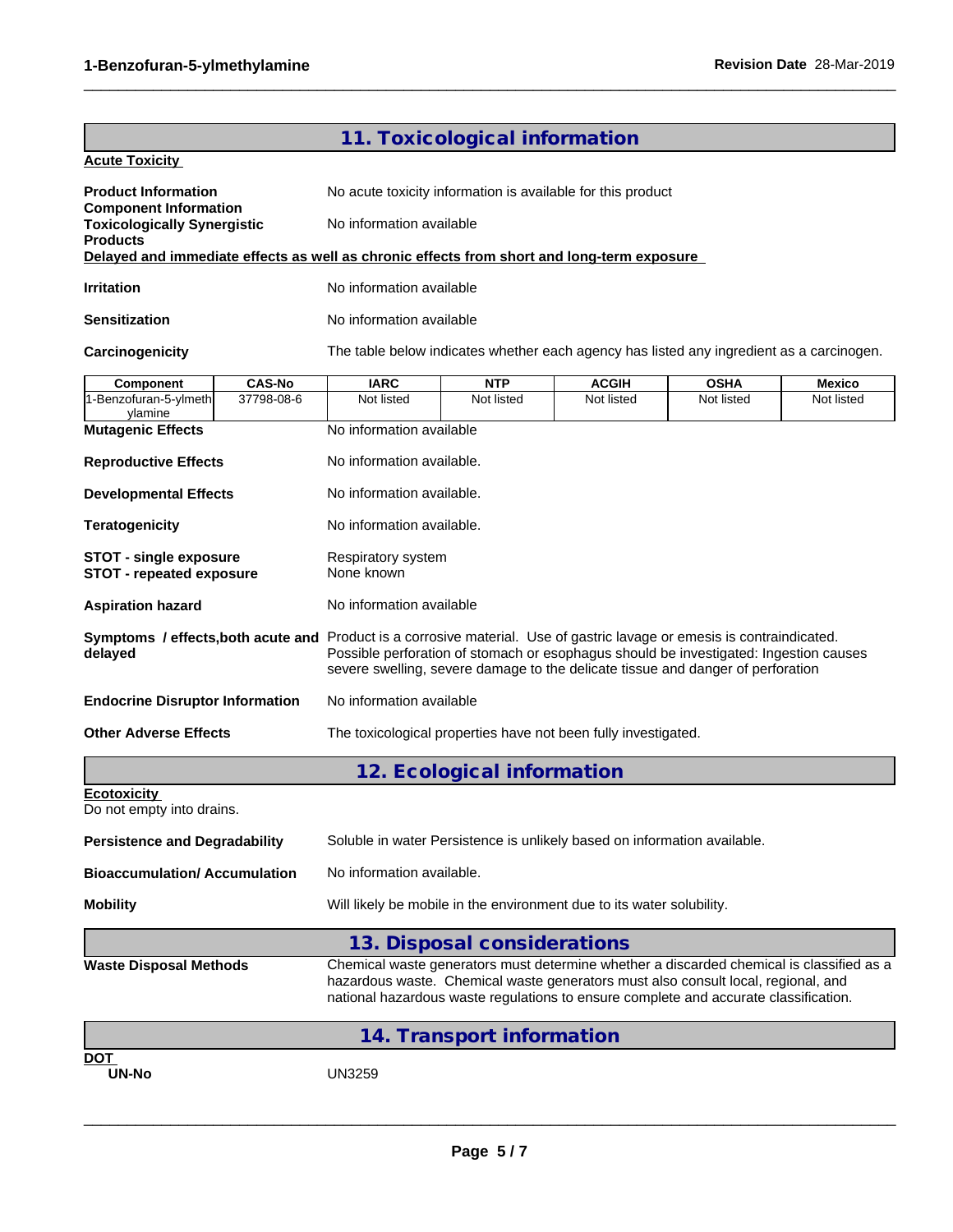| <b>Proper Shipping Name</b><br>Proper technical name<br><b>Hazard Class</b><br><b>Packing Group</b> | AMINES, SOLID, CORROSIVE, N.O.S.<br>1-Benzofuran-5-ylmethylamine<br>8<br>Ш |
|-----------------------------------------------------------------------------------------------------|----------------------------------------------------------------------------|
| <b>TDG</b>                                                                                          |                                                                            |
| <b>UN-No</b>                                                                                        | UN3259                                                                     |
| <b>Proper Shipping Name</b>                                                                         | AMINES, SOLID, CORROSIVE, N.O.S.                                           |
| <b>Hazard Class</b>                                                                                 | 8                                                                          |
| <b>Packing Group</b>                                                                                | Ш                                                                          |
| <b>IATA</b>                                                                                         |                                                                            |
| <b>UN-No</b>                                                                                        | <b>UN3259</b>                                                              |
| <b>Proper Shipping Name</b>                                                                         | AMINES, SOLID, CORROSIVE, N.O.S.                                           |
| <b>Hazard Class</b>                                                                                 | 8                                                                          |
| <b>Packing Group</b>                                                                                | Ш                                                                          |
| <b>IMDG/IMO</b>                                                                                     |                                                                            |
| UN-No                                                                                               | <b>UN3259</b>                                                              |
| <b>Proper Shipping Name</b>                                                                         | AMINES, SOLID, CORROSIVE, N.O.S.                                           |
| <b>Hazard Class</b>                                                                                 | 8                                                                          |
| <b>Packing Group</b>                                                                                | Ш                                                                          |
|                                                                                                     | 15. Regulatory information                                                 |

**All of the components in the product are on the following Inventory lists:** X = listed

### **International Inventories**

**Legend:**

**X - Listed**

**E - Indicates a substance that is the subject of a Section 5(e) Consent order under TSCA.**

**F - Indicates a substance that is the subject of a Section 5(f) Rule under TSCA.**

**N - Indicates a polymeric substance containing no free-radical initiator in its inventory name but is considered to cover the designated polymer made with any free-radical initiator regardless of the amount used.**

 $\_$  ,  $\_$  ,  $\_$  ,  $\_$  ,  $\_$  ,  $\_$  ,  $\_$  ,  $\_$  ,  $\_$  ,  $\_$  ,  $\_$  ,  $\_$  ,  $\_$  ,  $\_$  ,  $\_$  ,  $\_$  ,  $\_$  ,  $\_$  ,  $\_$  ,  $\_$  ,  $\_$  ,  $\_$  ,  $\_$  ,  $\_$  ,  $\_$  ,  $\_$  ,  $\_$  ,  $\_$  ,  $\_$  ,  $\_$  ,  $\_$  ,  $\_$  ,  $\_$  ,  $\_$  ,  $\_$  ,  $\_$  ,  $\_$  ,

**P - Indicates a commenced PMN substance**

**R - Indicates a substance that is the subject of a Section 6 risk management rule under TSCA.**

**S - Indicates a substance that is identified in a proposed or final Significant New Use Rule**

**T - Indicates a substance that is the subject of a Section 4 test rule under TSCA.**

**XU - Indicates a substance exempt from reporting under the Inventory Update Rule, i.e. Partial Updating of the TSCA Inventory Data Base Production and Site Reports (40 CFR 710(B).**

**Y1 - Indicates an exempt polymer that has a number-average molecular weight of 1,000 or greater.**

**Y2 - Indicates an exempt polymer that is a polyester and is made only from reactants included in a specified list of low concern reactants that comprises one of the eligibility criteria for the exemption rule.**

### **U.S. Federal Regulations**

| <b>TSCA 12(b)</b>                                                           | Not applicable                                             |
|-----------------------------------------------------------------------------|------------------------------------------------------------|
| <b>SARA 313</b>                                                             | Not applicable                                             |
| <b>SARA 311/312 Hazard Categories</b>                                       | See section 2 for more information                         |
| <b>CWA (Clean Water Act)</b>                                                | Not applicable                                             |
| <b>Clean Air Act</b>                                                        | Not applicable                                             |
| <b>OSHA</b> Occupational Safety and Health Administration<br>Not applicable |                                                            |
| <b>CERCLA</b>                                                               | Not applicable                                             |
| <b>California Proposition 65</b>                                            | This product does not contain any Proposition 65 chemicals |
| U.S. State Right-to-Know<br><b>Regulations</b>                              | Not applicable                                             |